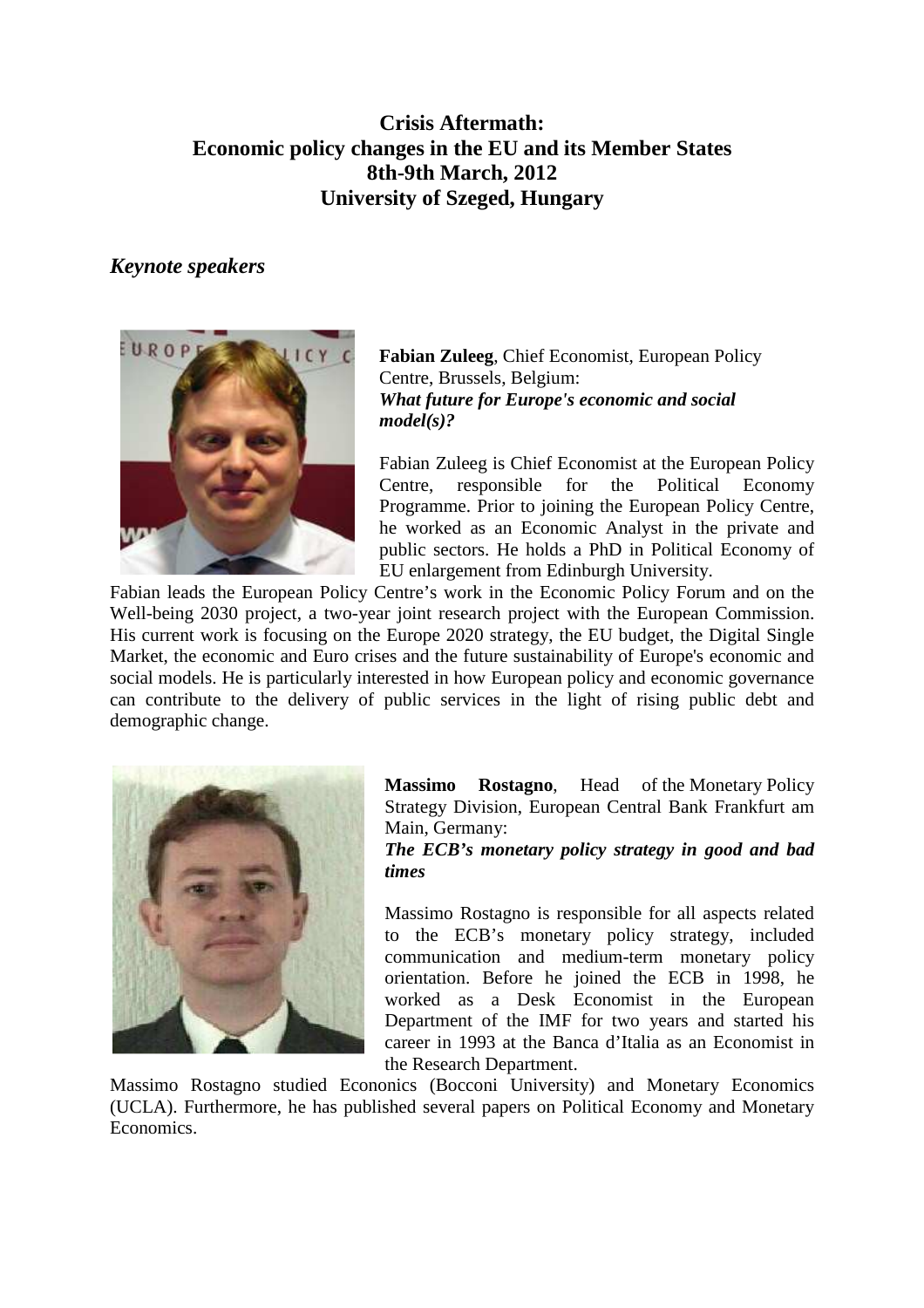

**Zsolt Darvas**, Research Fellow, Bruegel Institute, Brussels, Belgium: *The future of the euro* 

Zsolt Darvas, a Hungarian citizen, joined Bruegel as a Visiting Fellow in September 2008 and continued his work at Bruegel as a Research Fellow from January 2009. He is also Research Fellow at the Institute of Economics of the Hungarian Academy of Sciences and Associate Professor at the Corvinus University of Budapest.

From 2005 to 2008, he was the Research Advisor of the Argenta Financial Research Group in Budapest. Before that, he worked at the research unit of the Central Bank

of Hungary (1994-2005) where he served as Deputy Head.

Zsolt Darvas holds a Ph.D. in Economics from Corvinus University of Budapest where he teaches courses in Econometrics and but also in other institutions since 1994. His research interests include macroeconomics, international economics, central banking and time series analysis.



**Masahiko Yoshii**, Kobe University, EU Institute, Kobe, Japan:

## *Japan's lost two decades: Lessons to today's euro crisis?*

Masahiko Yoshii is a Professor at the Graduate School of Economics at Kobe University from 2000 and the President of the EU Institute in Japan from 2011 April. He is also editor of the Japanese academic journal: Comparative Economic Studies (Kyoto).

Yoshii holds his Doctor of Economics degree from Kobe University where he teaches courses in Russian and

Central and Eastern European Economies, Economic Systems and Comparative Economics since 2000.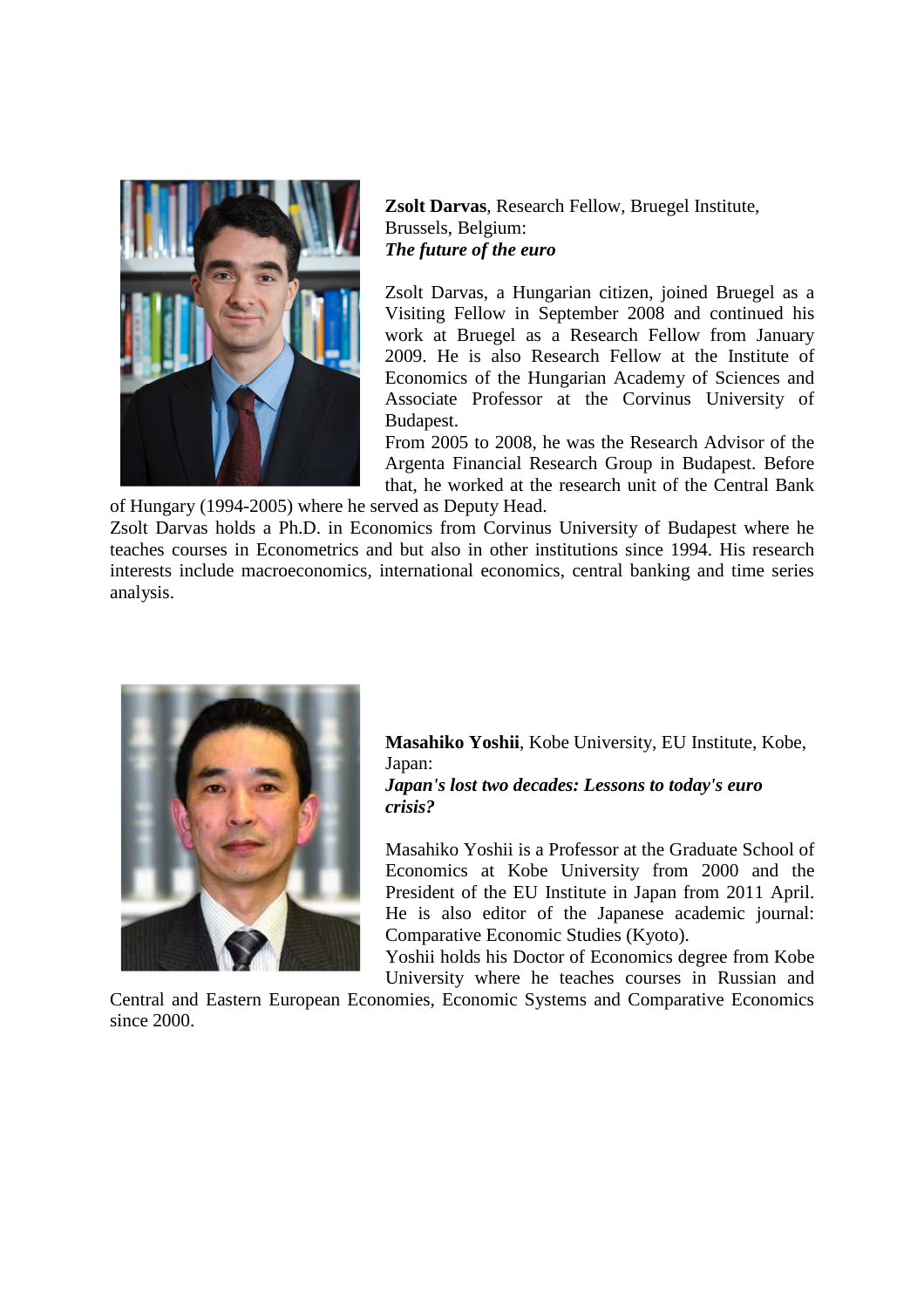

**Ádám Török**, Member of the Hungarian Academy of Sciences, University of Pannonia, Veszprém, Hungary: *Competitiveness of Hungary in 2020: "a fundamentalist" and "a chartist" approach*

Ádám Török is a full member of the Hungarian Academy of Sciences and a professor at the University of Pannonia in Veszprém. His areas of expertise are international economics and industrial relations as well as competition and technology policy.

He was the Deputy Head of the International Trade Department at the Institute of Economic Planning of the National Planning Office between 1986 and 1989. From 1990

he worked as the Director of the Research Institute of Industrial Economics at the Hungarian Academy of Sciences for eight years. He was the Hungarian National Bank's board chairman between 1993 and 1994 and a member of the Fiscal Council from 2009 to 2011.



**Gabriele Cipriani**, Director, European Court of Auditors, Luxembourg:

*The EU Budget: a 'Trojan horse' for better national spending?* 

Gabriele Cipriani has over 30 years experience in EU public finances and is the author of several publications and conference papers in this field. Following a PhD in Political Sciences (University of Bologna) and a Master degree in European law (College of Europe - Bruges), he joined in 1978 the European Court of Auditors where he has spent his whole career. He is currently Director of the Court's Chamber

responsible for Structural policies, Transport and Energy.